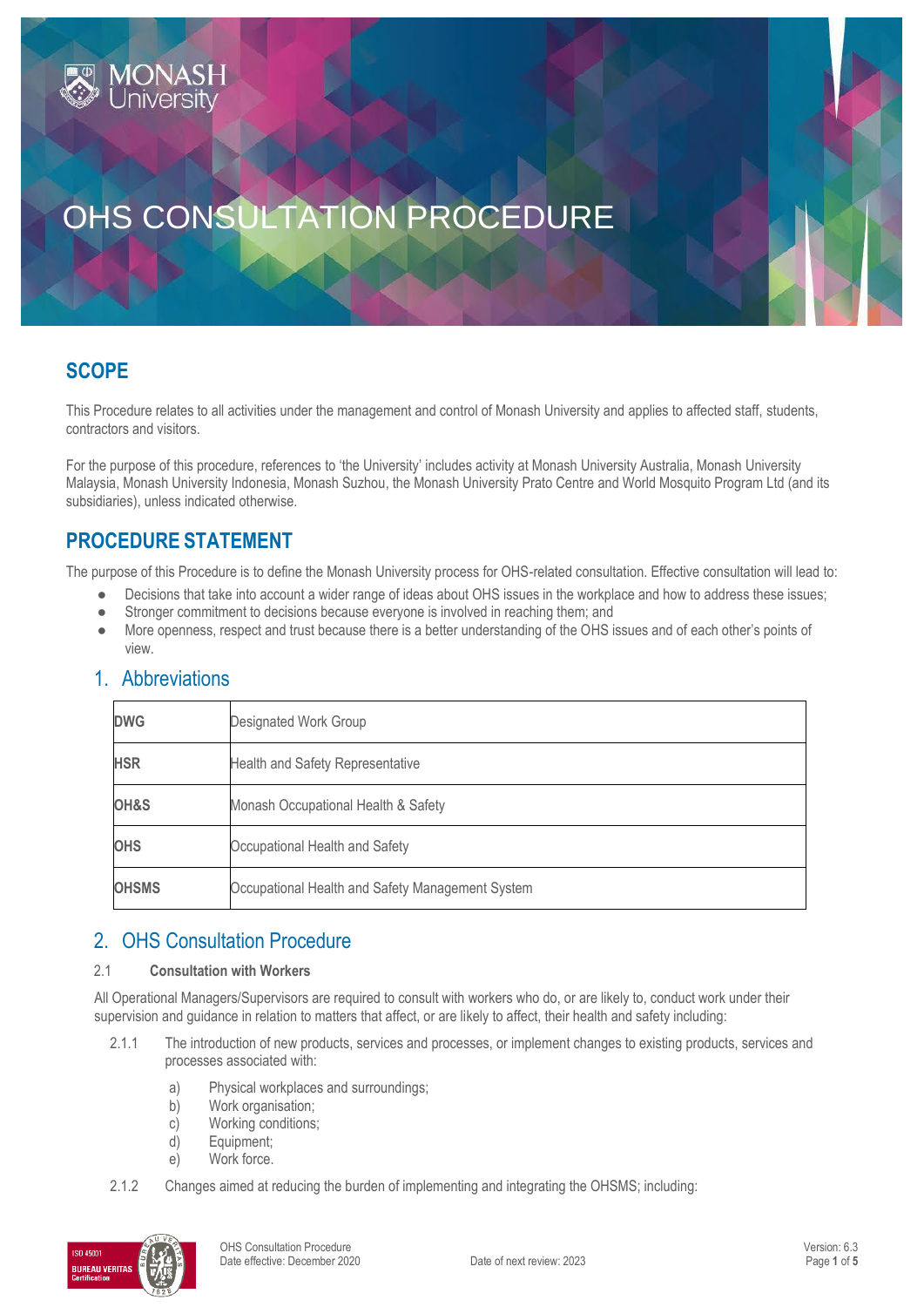- a) Changes to legal requirements and other internal or external requirements;<br>b) Changes in knowledge or information about hazards and OH&S risks:
- b) Changes in knowledge or information about hazards and OH&S risks;
- c) Developments in knowledge and technology.

Operational Managers/Supervisors must determine the manner and extent to which consultation will occur based upon:

- The level of risk to the health and safety of any workers;
- The number of workers a change might impact; and
- The degree to which workers might be expected to change the way they perform work.

Operational Managers/Supervisors must ensure, as part of their consultation, that workers, and if a Designated Work Group (DWG) exists the Health and Safety Representative/s (HSR/s), are provided with:

- Timely information, in a form that they can understand, in accordance with th[e OHS Communications Procedure.](https://publicpolicydms.monash.edu/Monash/documents/1935624)
- A reasonable opportunity to express their views about the matter via a suitable forum (i.e. meetings or digital communication platforms).
- Records of consultation are created and retained and must include:
	- o The date of consultation and the workers in attendance;
	- o What feedback was received; and
	- o The outcome of this consultation.

#### 2.2 **Consultation with HSRs and Deputy HSRs**

Elected HSRs or the Deputy HSR must be included in relevant consultation.

#### 2.3 **Consultation on Changes to the OHSMS**

The Health, Safety and Wellbeing Manager must consult on any proposed major changes to the OHSMS by:

- Communicating proposed changes in accordance with the [OHS Communications Procedure;](https://publicpolicydms.monash.edu/Monash/documents/1935624) and then;
- Allowing at least two (2) weeks of formal consultation with stakeholders and then incorporating relevant stakeholder feedback;
- Receiving endorsement from the Monash University OHS Committee (MUOHSC);

The Health, Safety and Wellbeing Manager may consult on any minor and moderate proposed changes to the OHSMS.

#### 2.4 **Issues arising as a result of consultation**

The [Health and Safety Issue Resolution Procedure](https://publicpolicydms.monash.edu/Monash/documents/1935619) must be followed where there is disagreement on the manner and extent to which consultation has been, or is planned to be, conducted.

## 3. Records

For OHS Records document retention please refer to: [OHS Records Management Procedure](https://publicpolicydms.monash.edu/Monash/documents/1935642)

Records of consultation must be retained for the specified timeframe.

## **DEFINITIONS**

A comprehensive list of definitions is provided in the **Definitions Tool**. Definitions specific to this procedure are as follows.

| <b>Key word</b>                     | <b>Definition</b>                                                                                                                                                                                                                                                                                                                                                                                                                                                          |
|-------------------------------------|----------------------------------------------------------------------------------------------------------------------------------------------------------------------------------------------------------------------------------------------------------------------------------------------------------------------------------------------------------------------------------------------------------------------------------------------------------------------------|
| Consultation                        | Consultation involves providing information in a timely manner to the people affected, listening to their<br>views and taking those views into account.                                                                                                                                                                                                                                                                                                                    |
| <b>OHSMS Change Impact</b><br>Level | The impact a change to the OHSMS can have on stakeholders as either:<br>Minor change - Changes to guidance materials and/or changes to improve upon the look at feel of the<br>OHSMS including:<br>Changes to formatting;<br>Clarifications of wording; and<br>Correcting webpage links.<br>Moderate change – Changes to information provided to support mandatory requirements including:<br>Guidelines and standalone reference material;<br><b>OHS</b> Reporting tools; |

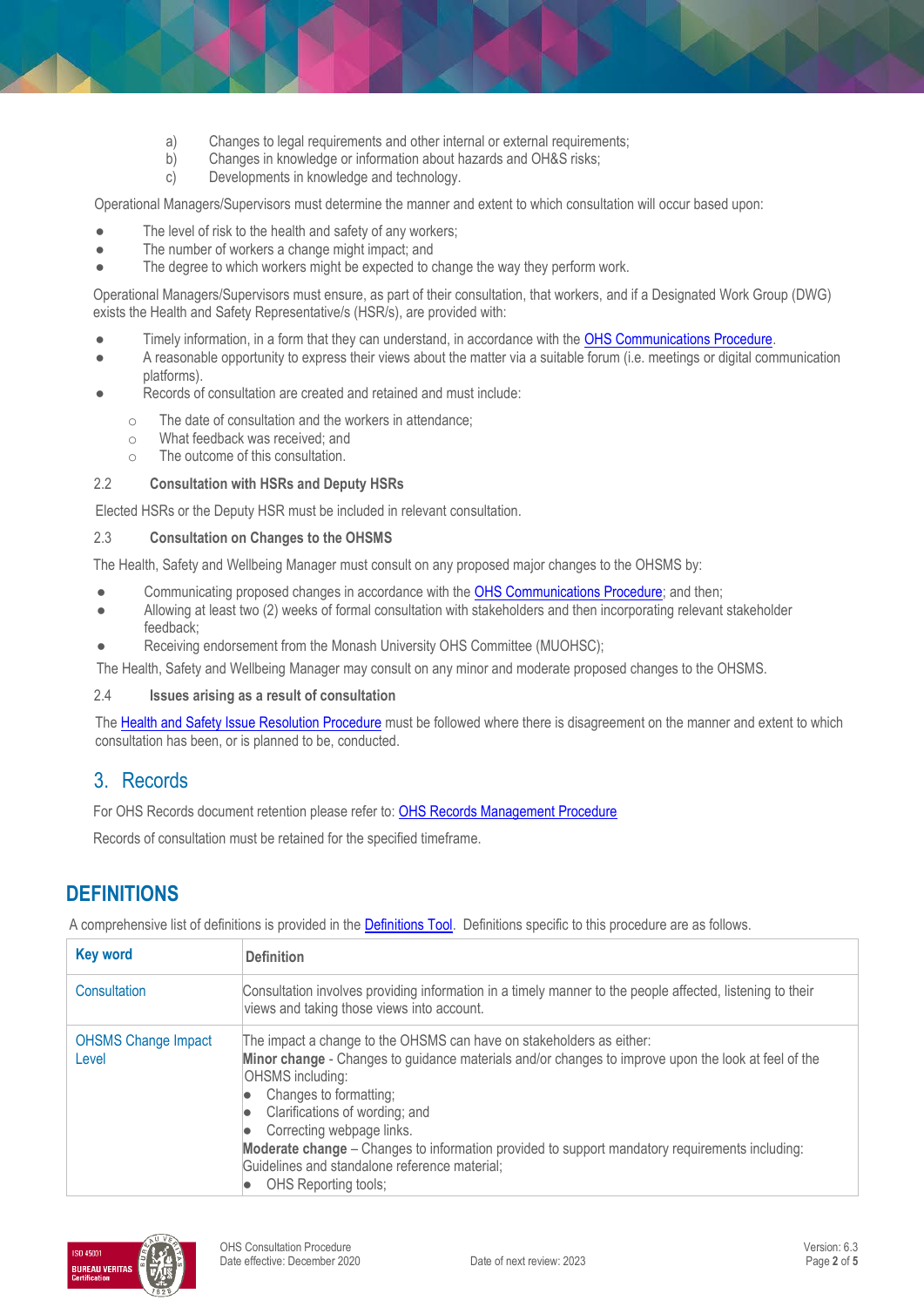|                | Optional processes and the way optional systems operate.<br>$\bullet$<br>Major change - Changes to the OHS Policy or any mandatory requirements established as part of the<br><b>OHSMS</b> including:<br>Stakeholders (Interested Parties) - anyone whose operations may be affected as a result of a<br>revision of an aspect of the OHSMS.<br>Stakeholders include:<br>Internal stakeholders (e.g. OHS team, safety roles, eSolutions, HR);<br>lO.<br>Organisations delivering outsourced activities (e.g. trainers, auditors, software vendors);<br>lo<br>Affiliated organisations (e.g. Monash Student Organisations, Monash College);<br>lo<br>External stakeholders (e.g. associated research institutes i.e. Hudson, CSIRO)<br>lo.                                                                                                                                                                        |
|----------------|------------------------------------------------------------------------------------------------------------------------------------------------------------------------------------------------------------------------------------------------------------------------------------------------------------------------------------------------------------------------------------------------------------------------------------------------------------------------------------------------------------------------------------------------------------------------------------------------------------------------------------------------------------------------------------------------------------------------------------------------------------------------------------------------------------------------------------------------------------------------------------------------------------------|
| <b>Workers</b> | Person performing work or work-related activities that are under the control of Monash University. These<br>include:<br>Staff-A worker employed under a contract of employment who is actively participating in Monash<br>University related activities (e.g. employee, fixed term, tenured, casual).<br>Student-A person engaged through a student contract who is actively participating in Monash<br>University related activities (e.g. undergraduate, postgraduate).<br><b>Contractor-A</b> person from another organisation engaged through a service contract who is actively<br>participating in Monash University related activities and for whom Monash University is not<br>their sole employer (e.g. tradesperson, temporary staff).<br>Visitors-A person from another organisation who is actively participating in Monash University<br>related activities at no cost or on mutually agreed terms. |
| <b>Work</b>    | The environment in which work is performed by Workers. Changes to a work area might involve:<br>New buildings;<br>Alterations to existing buildings;<br>Renovations:<br>$\bullet$<br>Maintenance;<br>Repairs;<br>New equipment;<br>New types of materials; and<br>Minor modifications                                                                                                                                                                                                                                                                                                                                                                                                                                                                                                                                                                                                                            |

# **GOVERNANCE**

| Parent policy                | <b>OHS &amp; W Policy</b>                                         |
|------------------------------|-------------------------------------------------------------------|
| <b>Supporting procedures</b> | <b>Monash University OHS documents</b>                            |
|                              | <b>OHS Communications Procedure</b>                               |
|                              | <b>Health and Safety Issue Resolution Procedure</b>               |
|                              | <b>OHS Records Management Procedure</b>                           |
|                              | <b>OHS Risk Management Procedure</b>                              |
|                              | <b>OHS Roles, Responsibilities and Committees Procedure</b>       |
| <b>Supporting schedules</b>  | N/A                                                               |
| <b>Associated procedures</b> | <b>Australian and International Standards</b>                     |
|                              | ISO 45001:2018 Occupational Health and Safety Management Systems  |
|                              | <b>WorkSafe Victoria documents</b>                                |
|                              | Your health and safety guide to consultation Edition 2, June 2007 |
| <b>Related legislation</b>   | Occupational Health and Safety Act (2004)                         |
|                              | Occupational Health and Safety Regulations (2017)                 |
| Category                     | Operational                                                       |

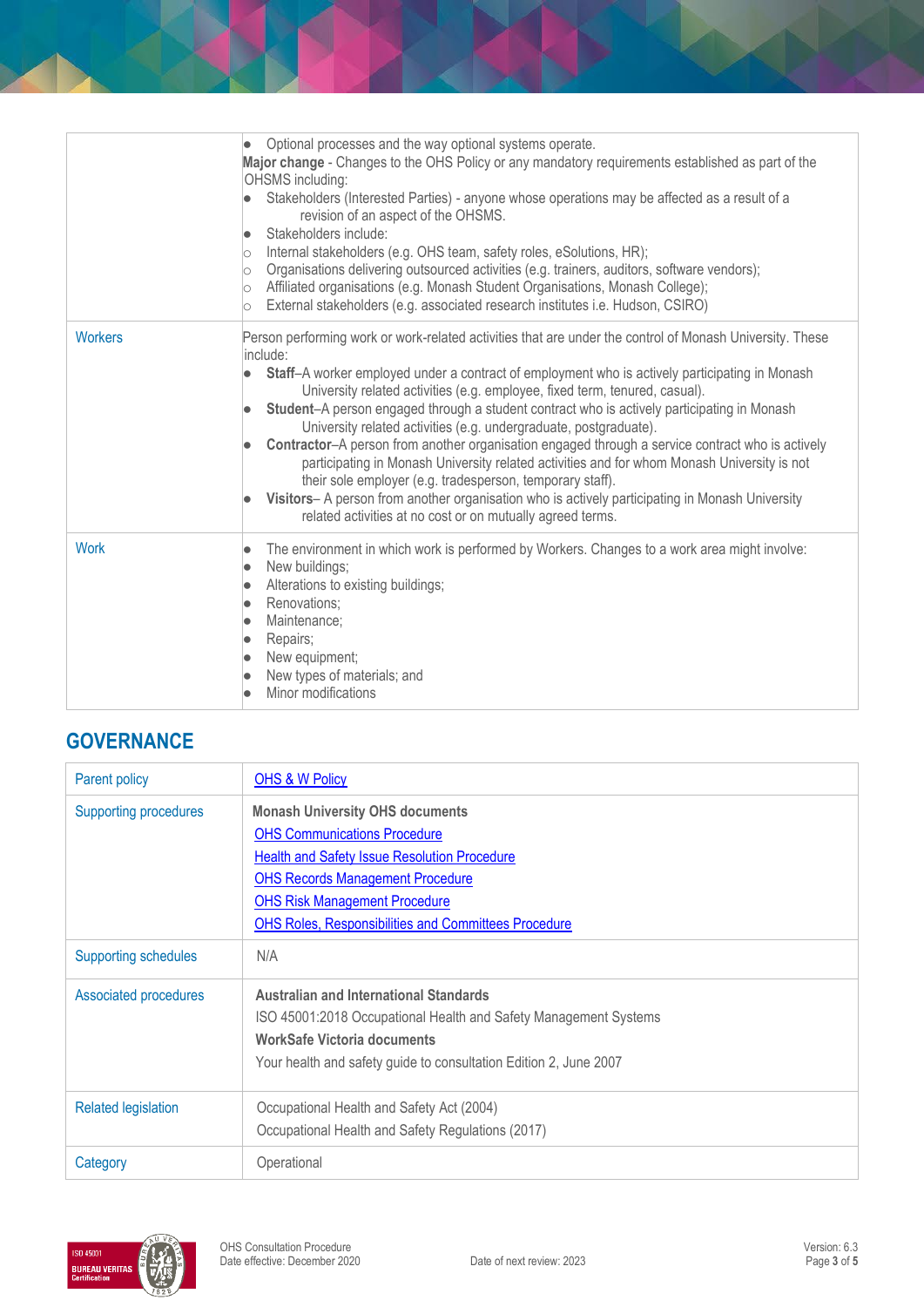| Approval          | Chief Operating Officer & Senior Vice-President<br>1 December 2020 |
|-------------------|--------------------------------------------------------------------|
| Endorsement       | Monash University OHS Committee<br>17 November 2020                |
| Procedure owner   | Health, Safety and Wellbeing Manager                               |
| Date effective    | December 2020                                                      |
| Review date       | 2023                                                               |
| Version           | 6.3 (Minor amendments effective December 2021)                     |
| Content enquiries | ohshelpline@monash.edu                                             |

# **DOCUMENT HISTORY**

| <b>Version</b> | <b>Date</b><br>Approved | <b>Changes made to document</b>                                                                                                                                                                                                                                                                                                                                                                                                                                                                                                                                                                                                                                                                                                                                                                                                                                                                                                                                                                                                              |
|----------------|-------------------------|----------------------------------------------------------------------------------------------------------------------------------------------------------------------------------------------------------------------------------------------------------------------------------------------------------------------------------------------------------------------------------------------------------------------------------------------------------------------------------------------------------------------------------------------------------------------------------------------------------------------------------------------------------------------------------------------------------------------------------------------------------------------------------------------------------------------------------------------------------------------------------------------------------------------------------------------------------------------------------------------------------------------------------------------|
| 3              | August 2010             | Procedure for OHS Consultation, v3.1                                                                                                                                                                                                                                                                                                                                                                                                                                                                                                                                                                                                                                                                                                                                                                                                                                                                                                                                                                                                         |
| 4              | <b>June 2014</b>        | 1.<br>Removed compliance elements from purpose<br>2.<br>Explained the purpose for consultation in the purpose<br>3.<br>Broadened the scope to better capture all of Monash's Australian activities<br>Removed abbreviations section<br>4.<br>Removed most definition and directed to OHS Definitions document<br>5.<br>Removed specific responsibilities section and included the responsibilities in the main section of the<br>6.<br>document<br>Removed a large section addressing project management as most of it was irrelevant to OHS<br>7.<br>consultation.<br>Removed large sections not relevant to OHS consultation and covered in other documents.<br>8.<br>Combined the Overview section with the Procedure section.<br>9.<br>10. Simplified the language used so that it is easier to read and less quoting the OHS Act verbatim.<br>11. Removed indefinitely from the time frame for keeping records and replaced it with 10 years.<br>12. Added Compliance section to list all of the requirements removed from the Purpose. |
| 4.1            | <b>July 2015</b>        | Updated hyperlinks throughout to new OH&S website                                                                                                                                                                                                                                                                                                                                                                                                                                                                                                                                                                                                                                                                                                                                                                                                                                                                                                                                                                                            |
| 5              | May 2017                | Removal of references to consultation with students and visitors.<br>1.<br>2.<br>Clarification of definition of Consultation.<br>3.<br>Replacement of Buildings and Property with Buildings and Property.<br>4.<br>Clarification of When to Consult.<br>5.<br>Clarification of consulting with Health and Safety Representatives.<br>Clarification of How to Consult with Staff.<br>6.<br>7.<br>Clarification of How to Consult with Contractors<br>8.<br>Removal of How to Consult with Visitors.<br>9.<br>Removal of How to Consult with Students.<br>10. Clarification of How to Consult with Project Managers.<br>11. Updated Records section.<br>12. Formatting corrections.                                                                                                                                                                                                                                                                                                                                                            |
| 5.1            | August 2017             | 1.<br>Updated logos in header<br>2.<br>Updated OHS Regulations to 2017<br>3.<br>Replaced references to staff with workers                                                                                                                                                                                                                                                                                                                                                                                                                                                                                                                                                                                                                                                                                                                                                                                                                                                                                                                    |
| 6              | December<br>2020        | 1.<br>Aligned the requirements to consult with workers to ISO 45001.<br>2.<br>Include mandatory requirements for consultation on major changes to the OHSMS.<br>3.<br>Added a requirement to keep records of consultation.                                                                                                                                                                                                                                                                                                                                                                                                                                                                                                                                                                                                                                                                                                                                                                                                                   |